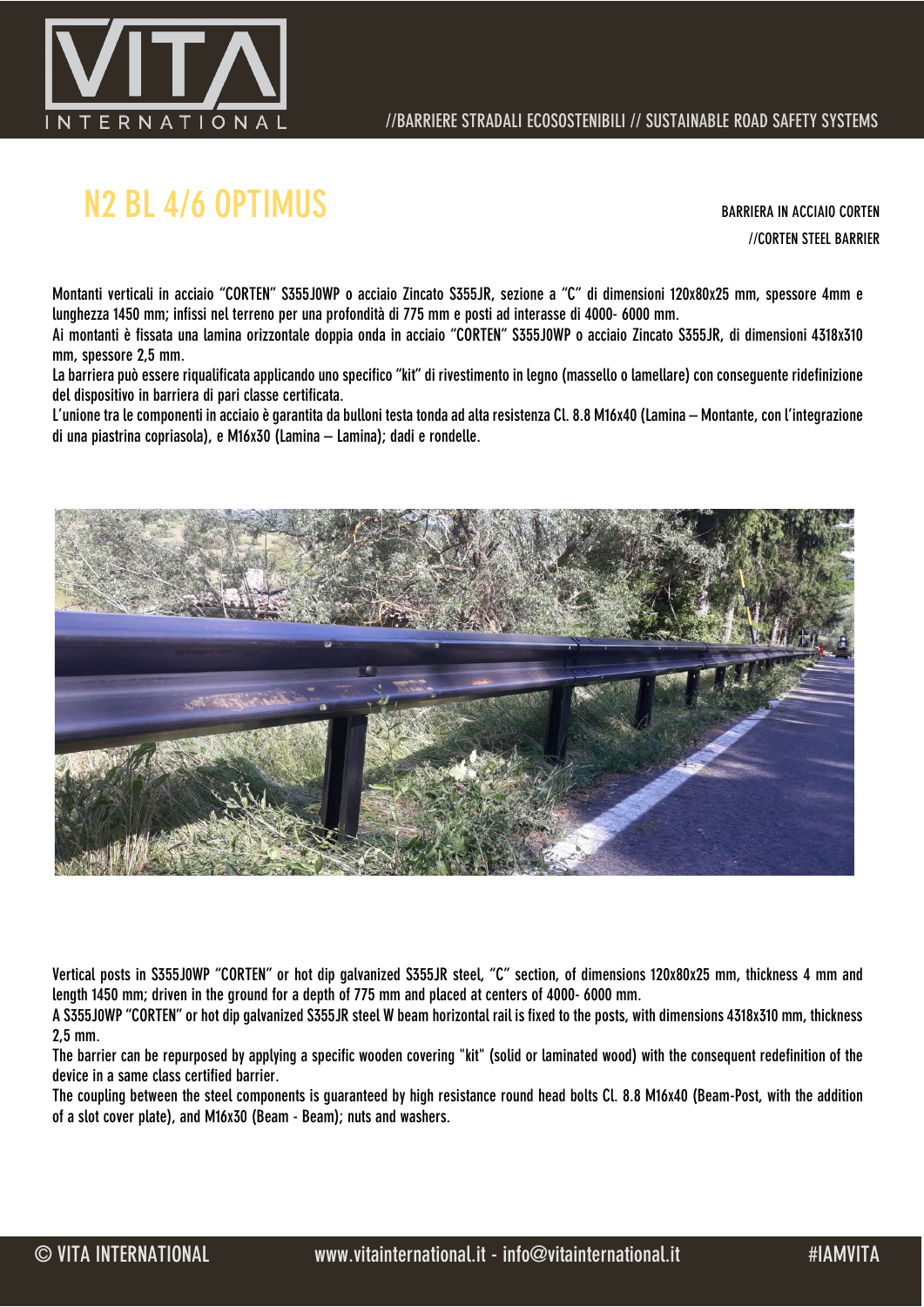

### //BARRIERE STRADALI ECOSOSTENIBILI // SUSTAINABLE ROAD SAFETY SYSTEMS

## N2 BL 4 OPTIMUS BARRIERA IN ACCIAIO CORTEN

//CORTEN STEEL BARRIER



#### BORDO LATERALE // ROAD SIDE

CORTEN S355J0WP

INTERASSE // POST DISTANCE 4MT

LIVELLO DI CONTENIMENTO // CONTAINMENT LEVEL N2 DEFLESSIONE DINAMICA NORMALIZZATA // NORMALIZED DYNAMIC DEFLECTION 1.6 m LARGHEZZA OPERATIVA // WORKING WIDTH W5 (1.7 m) LUNGHEZZA BARRIERA INSTALLATA // INSTALLED BARRIER LENGTH 48 m

SEVERITA' DELL'URTO // IMPACT SEVERITY ASI A